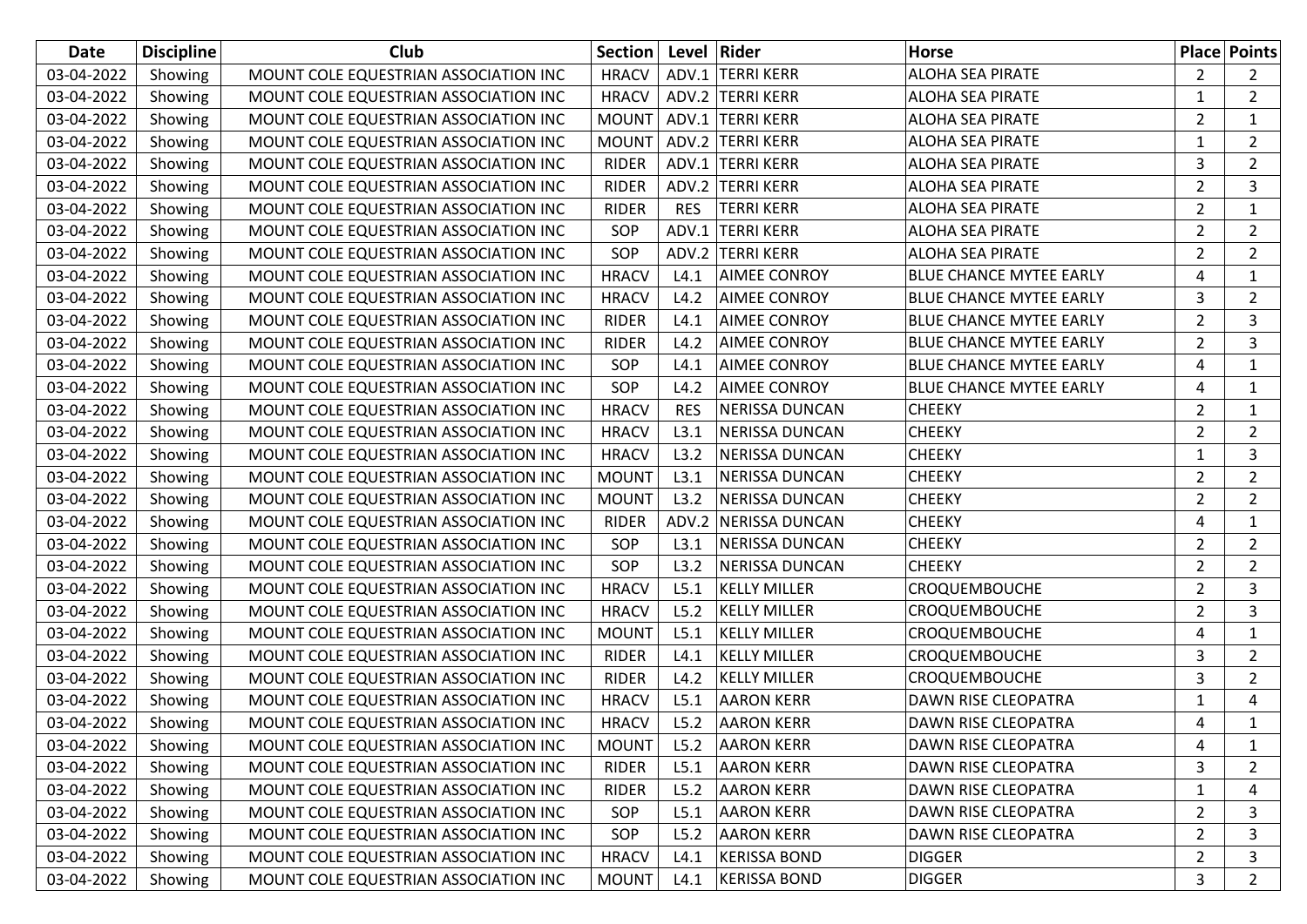| 03-04-2022 | Showing | MOUNT COLE EQUESTRIAN ASSOCIATION INC | <b>MOUNT</b> | L4.2       | <b>KERISSA BOND</b>      | <b>DIGGER</b>                 | $\overline{2}$ | 3              |
|------------|---------|---------------------------------------|--------------|------------|--------------------------|-------------------------------|----------------|----------------|
| 03-04-2022 | Showing | MOUNT COLE EQUESTRIAN ASSOCIATION INC | <b>RIDER</b> | L4.1       | <b>KERISSA BOND</b>      | <b>DIGGER</b>                 | 1              | 4              |
| 03-04-2022 | Showing | MOUNT COLE EQUESTRIAN ASSOCIATION INC | <b>RIDER</b> | L4.2       | <b>KERISSA BOND</b>      | <b>DIGGER</b>                 |                | 4              |
| 03-04-2022 | Showing | MOUNT COLE EQUESTRIAN ASSOCIATION INC | SOP          | L4.1       | <b>KERISSA BOND</b>      | <b>DIGGER</b>                 | 3              | $\overline{2}$ |
| 03-04-2022 | Showing | MOUNT COLE EQUESTRIAN ASSOCIATION INC | SOP          | L4.2       | <b>KERISSA BOND</b>      | <b>DIGGER</b>                 | 3              | $\overline{2}$ |
| 03-04-2022 | Showing | MOUNT COLE EQUESTRIAN ASSOCIATION INC | <b>HRACV</b> | L4.1       | <b>RACHEL SAMSONENKO</b> | <b>GREETA</b>                 | 3              | $\overline{2}$ |
| 03-04-2022 | Showing | MOUNT COLE EQUESTRIAN ASSOCIATION INC | <b>HRACV</b> | L4.2       | <b>RACHEL SAMSONENKO</b> | <b>GREETA</b>                 | $\overline{2}$ | 3              |
| 03-04-2022 | Showing | MOUNT COLE EQUESTRIAN ASSOCIATION INC | <b>MOUNT</b> | <b>RES</b> | <b>RACHEL SAMSONENKO</b> | <b>GREETA</b>                 | $\overline{2}$ | 1              |
| 03-04-2022 | Showing | MOUNT COLE EQUESTRIAN ASSOCIATION INC | <b>MOUNT</b> | L4.1       | <b>RACHEL SAMSONENKO</b> | <b>GREETA</b>                 |                | 4              |
| 03-04-2022 | Showing | MOUNT COLE EQUESTRIAN ASSOCIATION INC | <b>MOUNT</b> | L4.2       | <b>RACHEL SAMSONENKO</b> | <b>GREETA</b>                 | 1              | 4              |
| 03-04-2022 | Showing | MOUNT COLE EQUESTRIAN ASSOCIATION INC | <b>RIDER</b> |            | ADV.1 RACHEL SAMSONENKO  | <b>GREETA</b>                 | 4              | $\mathbf{1}$   |
| 03-04-2022 | Showing | MOUNT COLE EQUESTRIAN ASSOCIATION INC | SOP          | L4.1       | <b>RACHEL SAMSONENKO</b> | <b>GREETA</b>                 | 1              | 4              |
| 03-04-2022 | Showing | MOUNT COLE EQUESTRIAN ASSOCIATION INC | SOP          | L4.2       | <b>RACHEL SAMSONENKO</b> | <b>GREETA</b>                 |                | 4              |
| 03-04-2022 | Showing | MOUNT COLE EQUESTRIAN ASSOCIATION INC | <b>HRACV</b> |            | ADV.1 STEPH HORTON       | <b>KILBURN'S MARY POPPINS</b> |                | 3              |
| 03-04-2022 | Showing | MOUNT COLE EQUESTRIAN ASSOCIATION INC | <b>HRACV</b> |            | ADV.2 STEPH HORTON       | <b>KILBURN'S MARY POPPINS</b> | $\overline{2}$ | $\mathbf{1}$   |
| 03-04-2022 | Showing | MOUNT COLE EQUESTRIAN ASSOCIATION INC | <b>MOUNT</b> |            | ADV.1 STEPH HORTON       | KILBURN'S MARY POPPINS        | 1              | $\overline{2}$ |
| 03-04-2022 | Showing | MOUNT COLE EQUESTRIAN ASSOCIATION INC | <b>MOUNT</b> |            | ADV.2 STEPH HORTON       | <b>KILBURN'S MARY POPPINS</b> | $\overline{2}$ | $\mathbf{1}$   |
| 03-04-2022 | Showing | MOUNT COLE EQUESTRIAN ASSOCIATION INC | <b>MOUNT</b> | CH.1       | <b>STEPH HORTON</b>      | <b>KILBURN'S MARY POPPINS</b> | 1              | $\overline{2}$ |
| 03-04-2022 | Showing | MOUNT COLE EQUESTRIAN ASSOCIATION INC | <b>RIDER</b> |            | ADV.1 STEPH HORTON       | <b>KILBURN'S MARY POPPINS</b> | 1              | 4              |
| 03-04-2022 | Showing | MOUNT COLE EQUESTRIAN ASSOCIATION INC | <b>RIDER</b> |            | ADV.2 STEPH HORTON       | <b>KILBURN'S MARY POPPINS</b> | 1              | 4              |
| 03-04-2022 | Showing | MOUNT COLE EQUESTRIAN ASSOCIATION INC | <b>RIDER</b> | CH.1       | <b>STEPH HORTON</b>      | KILBURN'S MARY POPPINS        | 1              | $\overline{2}$ |
| 03-04-2022 | Showing | MOUNT COLE EQUESTRIAN ASSOCIATION INC | <b>RIDER</b> | CH.2       | <b>STEPH HORTON</b>      | <b>KILBURN'S MARY POPPINS</b> | $\mathbf{1}$   | $\overline{2}$ |
| 03-04-2022 | Showing | MOUNT COLE EQUESTRIAN ASSOCIATION INC | SOP          |            | ADV.1 STEPH HORTON       | <b>KILBURN'S MARY POPPINS</b> | 1              | 3              |
| 03-04-2022 | Showing | MOUNT COLE EQUESTRIAN ASSOCIATION INC | SOP          |            | ADV.2 STEPH HORTON       | <b>KILBURN'S MARY POPPINS</b> | 1              | 3              |
| 03-04-2022 | Showing | MOUNT COLE EQUESTRIAN ASSOCIATION INC | <b>HRACV</b> | <b>RES</b> | <b>LARNIE HOBBS</b>      | KING OF EVERYTHING            | $\overline{2}$ | $\mathbf{1}$   |
| 03-04-2022 | Showing | MOUNT COLE EQUESTRIAN ASSOCIATION INC | <b>HRACV</b> | CH.2       | <b>LARNIE HOBBS</b>      | KING OF EVERYTHING            | 1              | $\overline{2}$ |
| 03-04-2022 | Showing | MOUNT COLE EQUESTRIAN ASSOCIATION INC | <b>HRACV</b> | L4.1       | <b>LARNIE HOBBS</b>      | KING OF EVERYTHING            | $\mathbf{1}$   | 4              |
| 03-04-2022 | Showing | MOUNT COLE EQUESTRIAN ASSOCIATION INC | <b>HRACV</b> | L4.2       | <b>LARNIE HOBBS</b>      | KING OF EVERYTHING            | 1              | 4              |
| 03-04-2022 | Showing | MOUNT COLE EQUESTRIAN ASSOCIATION INC | <b>MOUNT</b> | L4.1       | <b>LARNIE HOBBS</b>      | KING OF EVERYTHING            | $\overline{2}$ | 3              |
| 03-04-2022 | Showing | MOUNT COLE EQUESTRIAN ASSOCIATION INC | <b>MOUNT</b> | L4.2       | <b>LARNIE HOBBS</b>      | KING OF EVERYTHING            | 4              | $\mathbf{1}$   |
| 03-04-2022 | Showing | MOUNT COLE EQUESTRIAN ASSOCIATION INC | <b>RIDER</b> | L3.1       | <b>LARNIE HOBBS</b>      | KING OF EVERYTHING            | $\overline{2}$ | $2^{\circ}$    |
| 03-04-2022 | Showing | MOUNT COLE EQUESTRIAN ASSOCIATION INC | RIDER        | L3.2       | LARNIE HOBBS             | KING OF EVERYTHING            | 3              | 1              |
| 03-04-2022 | Showing | MOUNT COLE EQUESTRIAN ASSOCIATION INC | <b>SOP</b>   | L4.1       | <b>LARNIE HOBBS</b>      | KING OF EVERYTHING            | 2              | 3              |
| 03-04-2022 | Showing | MOUNT COLE EQUESTRIAN ASSOCIATION INC | SOP          | L4.2       | <b>LARNIE HOBBS</b>      | KING OF EVERYTHING            | $\overline{2}$ | 3              |
| 03-04-2022 | Showing | MOUNT COLE EQUESTRIAN ASSOCIATION INC | <b>HRACV</b> | L5.1       | <b>SARAH ROSS</b>        | LITTLE DESERT MAGESTIC JOE    | $=4$           | 1              |
| 03-04-2022 | Showing | MOUNT COLE EQUESTRIAN ASSOCIATION INC | <b>MOUNT</b> | L5.1       | SARAH ROSS               | LITTLE DESERT MAGESTIC JOE    | 1              | 4              |
| 03-04-2022 | Showing | MOUNT COLE EQUESTRIAN ASSOCIATION INC | <b>MOUNT</b> | L5.2       | <b>SARAH ROSS</b>        | LITTLE DESERT MAGESTIC JOE    | $\mathbf{1}$   | 4              |
| 03-04-2022 | Showing | MOUNT COLE EQUESTRIAN ASSOCIATION INC | RIDER        | <b>RES</b> | <b>SARAH ROSS</b>        | LITTLE DESERT MAGESTIC JOE    | $\overline{2}$ | $\mathbf{1}$   |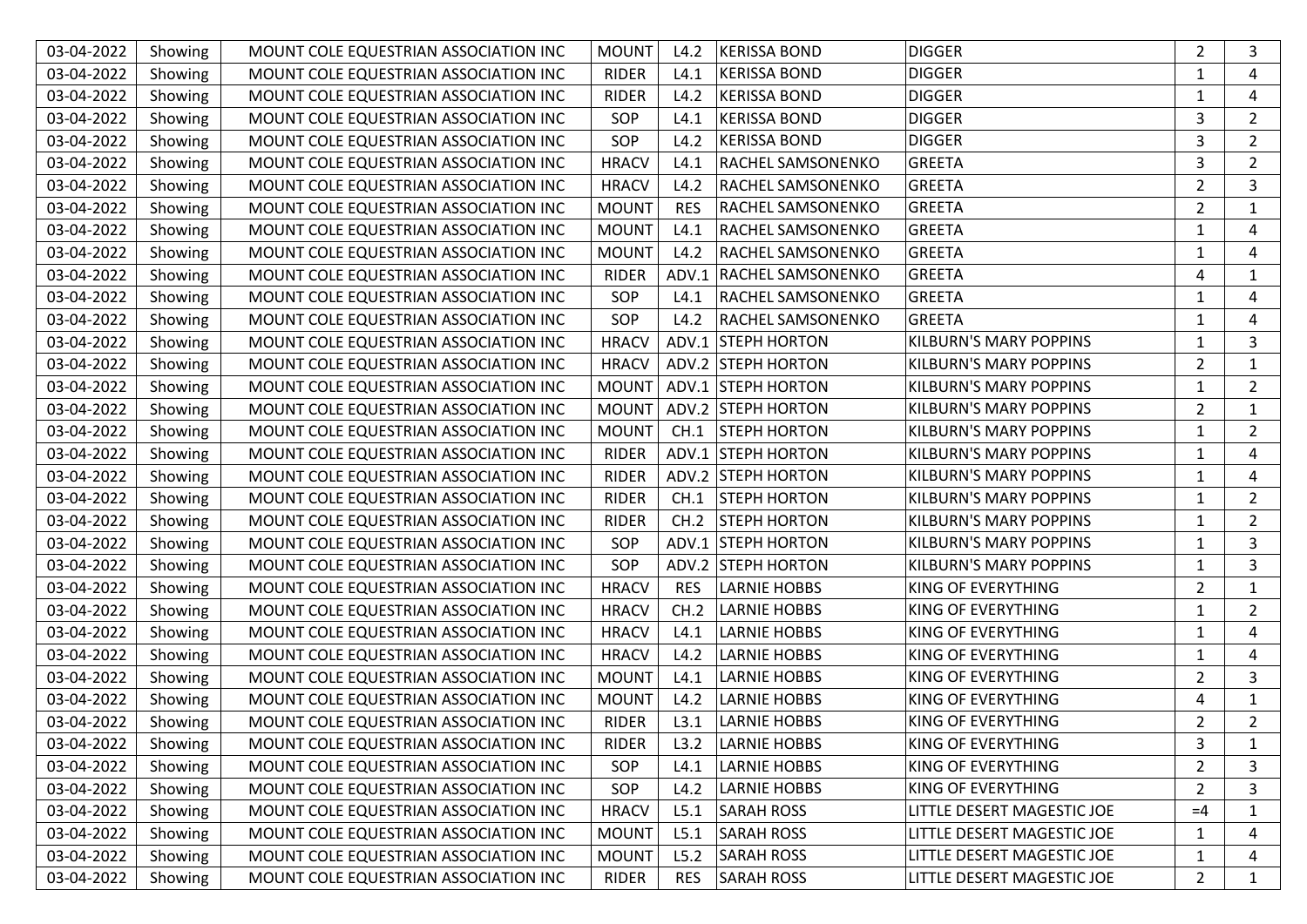| 03-04-2022 | Showing | MOUNT COLE EQUESTRIAN ASSOCIATION INC | <b>RIDER</b> | L5.1       | <b>SARAH ROSS</b>      | LITTLE DESERT MAGESTIC JOE  | 1              | 4              |
|------------|---------|---------------------------------------|--------------|------------|------------------------|-----------------------------|----------------|----------------|
| 03-04-2022 | Showing | MOUNT COLE EQUESTRIAN ASSOCIATION INC | SOP          | L5.1       | <b>SARAH ROSS</b>      | LITTLE DESERT MAGESTIC JOE  | $\mathbf{1}$   | 4              |
| 03-04-2022 | Showing | MOUNT COLE EQUESTRIAN ASSOCIATION INC | <b>HRACV</b> | L3.1       | <b>ANNEMARIE IRWIN</b> | MEMPHIS PJ                  | 3              | $\mathbf{1}$   |
| 03-04-2022 | Showing | MOUNT COLE EQUESTRIAN ASSOCIATION INC | <b>HRACV</b> | L3.2       | <b>ANNEMARIE IRWIN</b> | <b>MEMPHIS PJ</b>           | 3              | $\mathbf{1}$   |
| 03-04-2022 | Showing | MOUNT COLE EQUESTRIAN ASSOCIATION INC | <b>MOUNT</b> | L3.1       | <b>ANNEMARIE IRWIN</b> | <b>MEMPHIS PJ</b>           | 3              | $\mathbf{1}$   |
| 03-04-2022 | Showing | MOUNT COLE EQUESTRIAN ASSOCIATION INC | <b>MOUNT</b> | L3.2       | <b>ANNEMARIE IRWIN</b> | <b>MEMPHIS PJ</b>           | 3              | $\mathbf{1}$   |
| 03-04-2022 | Showing | MOUNT COLE EQUESTRIAN ASSOCIATION INC | <b>RIDER</b> | L3.1       | <b>ANNEMARIE IRWIN</b> | <b>MEMPHIS PJ</b>           | 3              | $\mathbf{1}$   |
| 03-04-2022 | Showing | MOUNT COLE EQUESTRIAN ASSOCIATION INC | <b>RIDER</b> | L3.2       | ANNEMARIE IRWIN        | <b>MEMPHIS PJ</b>           | 2              | $\overline{2}$ |
| 03-04-2022 | Showing | MOUNT COLE EQUESTRIAN ASSOCIATION INC | SOP          | L3.1       | <b>ANNEMARIE IRWIN</b> | <b>MEMPHIS PJ</b>           | 3              | $\mathbf{1}$   |
| 03-04-2022 | Showing | MOUNT COLE EQUESTRIAN ASSOCIATION INC | SOP          | L3.2       | <b>ANNEMARIE IRWIN</b> | <b>MEMPHIS PJ</b>           | 3              | $\mathbf{1}$   |
| 03-04-2022 | Showing | MOUNT COLE EQUESTRIAN ASSOCIATION INC | <b>MOUNT</b> | L5.1       | <b>TAMARA KENNEDY</b>  | MIDNIGHT DREAM              | 3              | $\overline{2}$ |
| 03-04-2022 | Showing | MOUNT COLE EQUESTRIAN ASSOCIATION INC | <b>RIDER</b> | L5.1       | <b>TAMARA KENNEDY</b>  | <b>MIDNIGHT DREAM</b>       | $=4$           | $\mathbf{1}$   |
| 03-04-2022 | Showing | MOUNT COLE EQUESTRIAN ASSOCIATION INC | <b>HRACV</b> |            | ADV.1 MICHELLE DUFFY   | <b>PRADA PARK SENSATION</b> | 3              | $\mathbf{1}$   |
| 03-04-2022 | Showing | MOUNT COLE EQUESTRIAN ASSOCIATION INC | <b>RIDER</b> |            | ADV.1 MICHELLE DUFFY   | <b>PRADA PARK SENSATION</b> | $\overline{2}$ | $\mathbf{3}$   |
| 03-04-2022 | Showing | MOUNT COLE EQUESTRIAN ASSOCIATION INC | <b>RIDER</b> |            | ADV.2 MICHELLE DUFFY   | <b>PRADA PARK SENSATION</b> | 3              | $\overline{2}$ |
| 03-04-2022 | Showing | MOUNT COLE EQUESTRIAN ASSOCIATION INC | SOP          |            | ADV.1 MICHELLE DUFFY   | PRADA PARK SENSATION        | 3              | $\mathbf{1}$   |
| 03-04-2022 | Showing | MOUNT COLE EQUESTRIAN ASSOCIATION INC | SOP          |            | ADV.2 MICHELLE DUFFY   | PRADA PARK SENSATION        | 3              | $\mathbf{1}$   |
| 03-04-2022 | Showing | MOUNT COLE EQUESTRIAN ASSOCIATION INC | <b>HRACV</b> | L5.1       | <b>KIM DOHNT</b>       | ROCKY POINT BLACK TANZANITE | $=4$           | 1              |
| 03-04-2022 | Showing | MOUNT COLE EQUESTRIAN ASSOCIATION INC | <b>HRACV</b> | L5.2       | <b>KIM DOHNT</b>       | ROCKY POINT BLACK TANZANITE | 3              | $\overline{2}$ |
| 03-04-2022 | Showing | MOUNT COLE EQUESTRIAN ASSOCIATION INC | <b>MOUNT</b> | L5.1       | <b>KIM DOHNT</b>       | ROCKY POINT BLACK TANZANITE | $\overline{2}$ | $\mathbf{3}$   |
| 03-04-2022 | Showing | MOUNT COLE EQUESTRIAN ASSOCIATION INC | <b>MOUNT</b> | L5.2       | <b>KIM DOHNT</b>       | ROCKY POINT BLACK TANZANITE | 3              | $\overline{2}$ |
| 03-04-2022 | Showing | MOUNT COLE EQUESTRIAN ASSOCIATION INC | <b>RIDER</b> | L5.1       | <b>KIM DOHNT</b>       | ROCKY POINT BLACK TANZANITE | $\overline{2}$ | 3              |
| 03-04-2022 | Showing | MOUNT COLE EQUESTRIAN ASSOCIATION INC | <b>RIDER</b> | L5.2       | <b>KIM DOHNT</b>       | ROCKY POINT BLACK TANZANITE | $\overline{2}$ | 3              |
| 03-04-2022 | Showing | MOUNT COLE EQUESTRIAN ASSOCIATION INC | SOP          | L5.2       | <b>KIM DOHNT</b>       | ROCKY POINT BLACK TANZANITE | $\mathbf{1}$   | 4              |
| 03-04-2022 | Showing | MOUNT COLE EQUESTRIAN ASSOCIATION INC | <b>HRACV</b> | L5.1       | <b>JESS FRANCIS</b>    | <b>SHANGANI PATROL</b>      | 3              | $\overline{2}$ |
| 03-04-2022 | Showing | MOUNT COLE EQUESTRIAN ASSOCIATION INC | SOP          | L5.1       | JESS FRANCIS           | <b>SHANGANI PATROL</b>      | 4              | $\mathbf{1}$   |
| 03-04-2022 | Showing | MOUNT COLE EQUESTRIAN ASSOCIATION INC | SOP          | L5.2       | <b>JESS FRANCIS</b>    | <b>SHANGANI PATROL</b>      | 3              | $\overline{2}$ |
| 03-04-2022 | Showing | MOUNT COLE EQUESTRIAN ASSOCIATION INC | <b>HRACV</b> | L5.2       | <b>BROOKE HANSEN</b>   | THE ROCK                    | 1              | 4              |
| 03-04-2022 | Showing | MOUNT COLE EQUESTRIAN ASSOCIATION INC | <b>RIDER</b> | L5.2       | <b>BROOKE HANSEN</b>   | THE ROCK                    | 4              | $\mathbf{1}$   |
| 03-04-2022 | Showing | MOUNT COLE EQUESTRIAN ASSOCIATION INC | SOP          | L5.1       | <b>BROOKE HANSEN</b>   | THE ROCK                    | 3              | $\overline{2}$ |
| 03-04-2022 | Showing | MOUNT COLE EQUESTRIAN ASSOCIATION INC | SOP          | L5.2       | <b>BROOKE HANSEN</b>   | THE ROCK                    | 4              | $\mathbf{1}$   |
| 03-04-2022 | Showing | MOUNT COLE EQUESTRIAN ASSOCIATION INC | <b>HRACV</b> | CH.1       | <b>RAECHEL GRAY</b>    | <b>TREMAYNE AFTER DARK</b>  | 1              | 2              |
| 03-04-2022 | Showing | MOUNT COLE EQUESTRIAN ASSOCIATION INC | <b>HRACV</b> | L3.1       | <b>RAECHEL GRAY</b>    | <b>TREMAYNE AFTER DARK</b>  | 1              | 3              |
| 03-04-2022 | Showing | MOUNT COLE EQUESTRIAN ASSOCIATION INC | <b>HRACV</b> | L3.2       | <b>RAECHEL GRAY</b>    | TREMAYNE AFTER DARK         | 2              | 2              |
| 03-04-2022 | Showing | MOUNT COLE EQUESTRIAN ASSOCIATION INC | <b>MOUNT</b> | <b>RES</b> | <b>RAECHEL GRAY</b>    | TREMAYNE AFTER DARK         | $\overline{2}$ | 1              |
| 03-04-2022 | Showing | MOUNT COLE EQUESTRIAN ASSOCIATION INC | <b>MOUNT</b> | CH.2       | <b>RAECHEL GRAY</b>    | TREMAYNE AFTER DARK         | 1              | 2              |
| 03-04-2022 | Showing | MOUNT COLE EQUESTRIAN ASSOCIATION INC | <b>MOUNT</b> | L3.1       | <b>RAECHEL GRAY</b>    | TREMAYNE AFTER DARK         | $\mathbf{1}$   | 3              |
| 03-04-2022 | Showing | MOUNT COLE EQUESTRIAN ASSOCIATION INC | <b>MOUNT</b> | L3.2       | <b>RAECHEL GRAY</b>    | TREMAYNE AFTER DARK         | $\mathbf{1}$   | 3              |